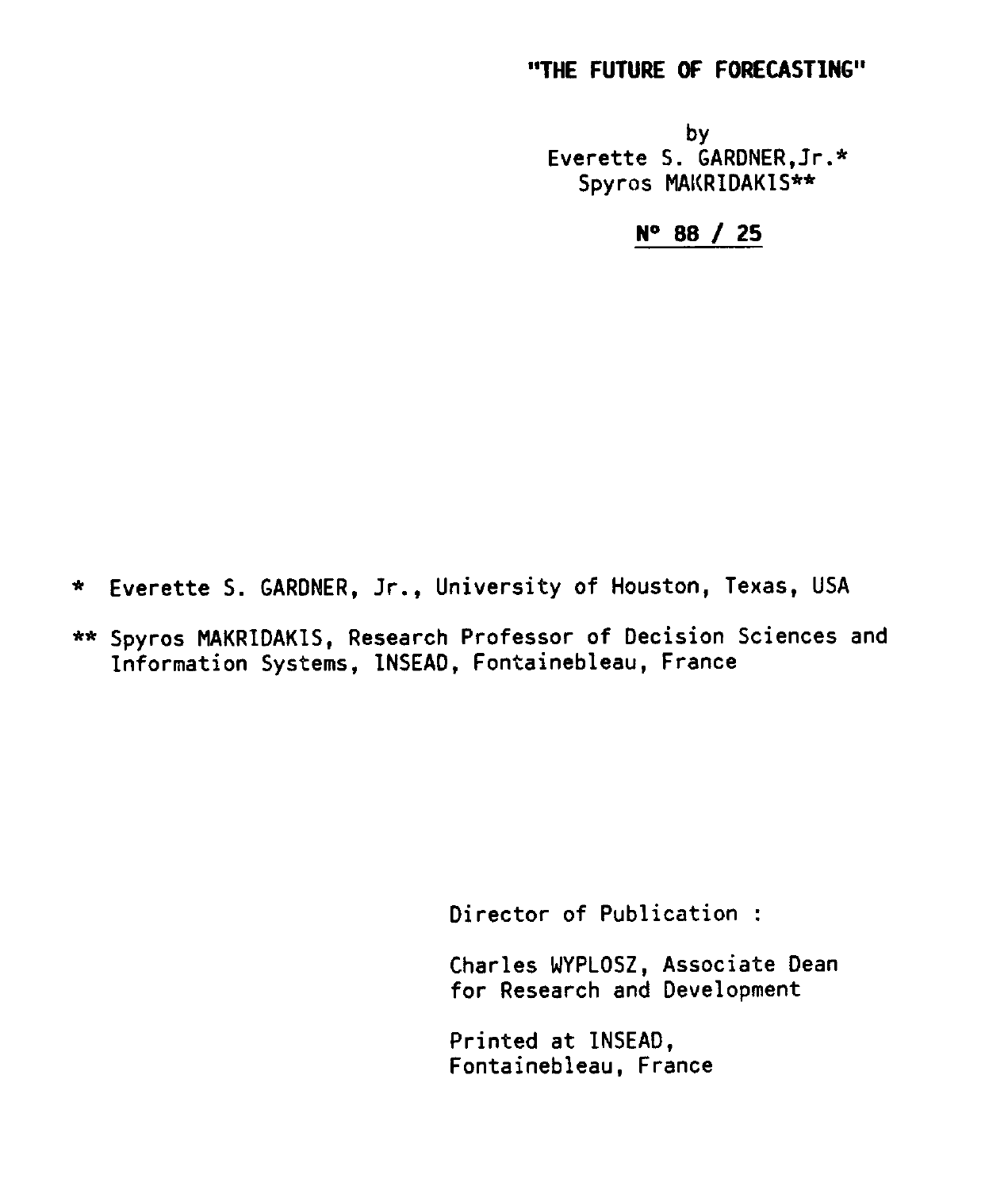Everette S. Gardner, Jr. College of Business Administration University of Houston Houston, Texas 77004

> **Spyros Makridakis** INSEAD 77305 Fontainebleau Cedex France

> > 8 April 1988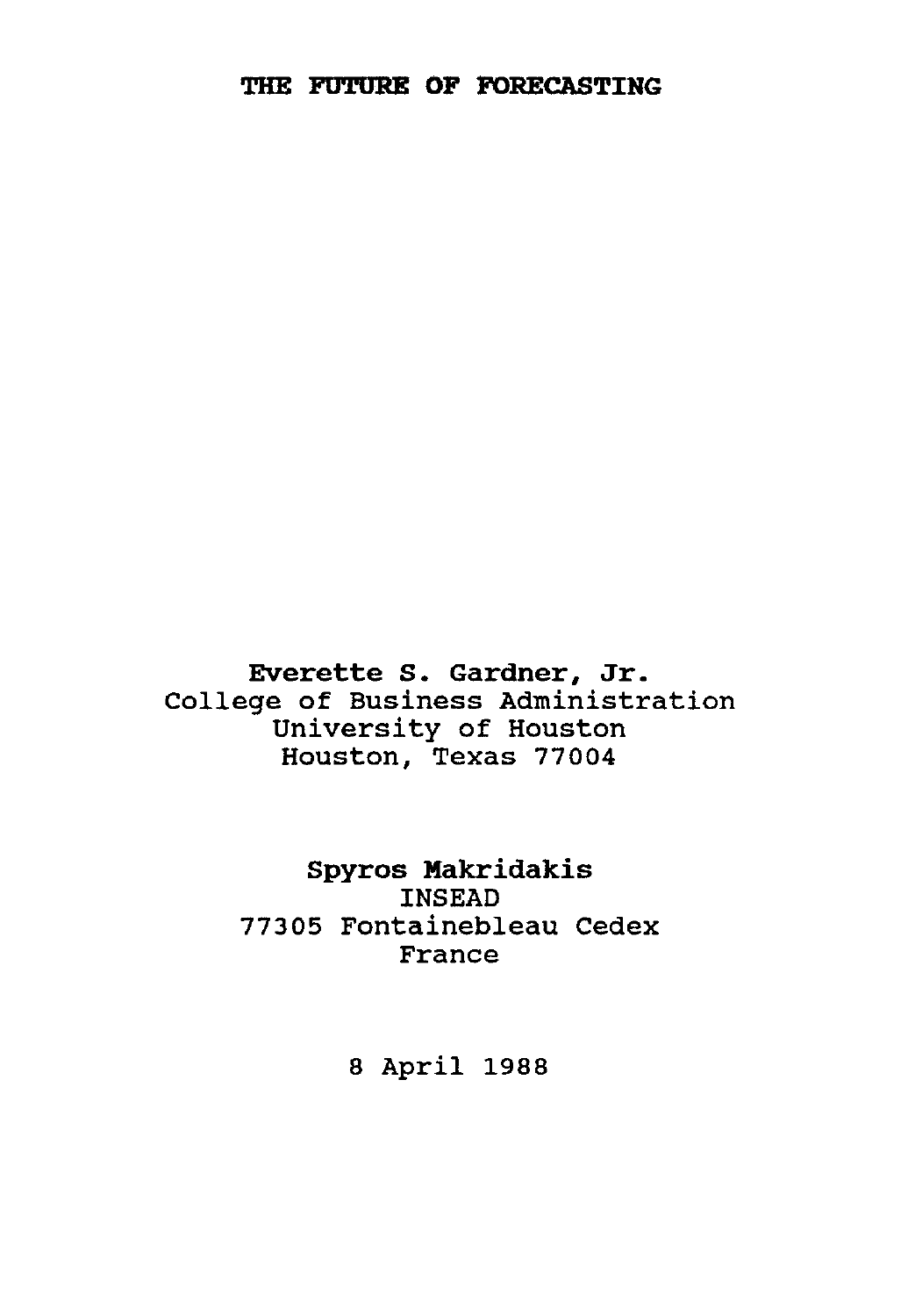## THE FUTURE OF FORECASTING

### ABSTRACT

This paper discusses our aims in organizing this special issue. We believe that a synthesis of the field is needed to resolve the many conflicts between theory and empirical evidence and between advocates of the various forecasting methods. One step toward synthesis is to agree on the major problems in the field, the goal of this issue. Another step is to establish standards for both practice and research and some proposals are made to this end. We also give some personal opinions on the most important research opportunities in the field.

Key words: Forecasting - general, judgment, time series, econometrics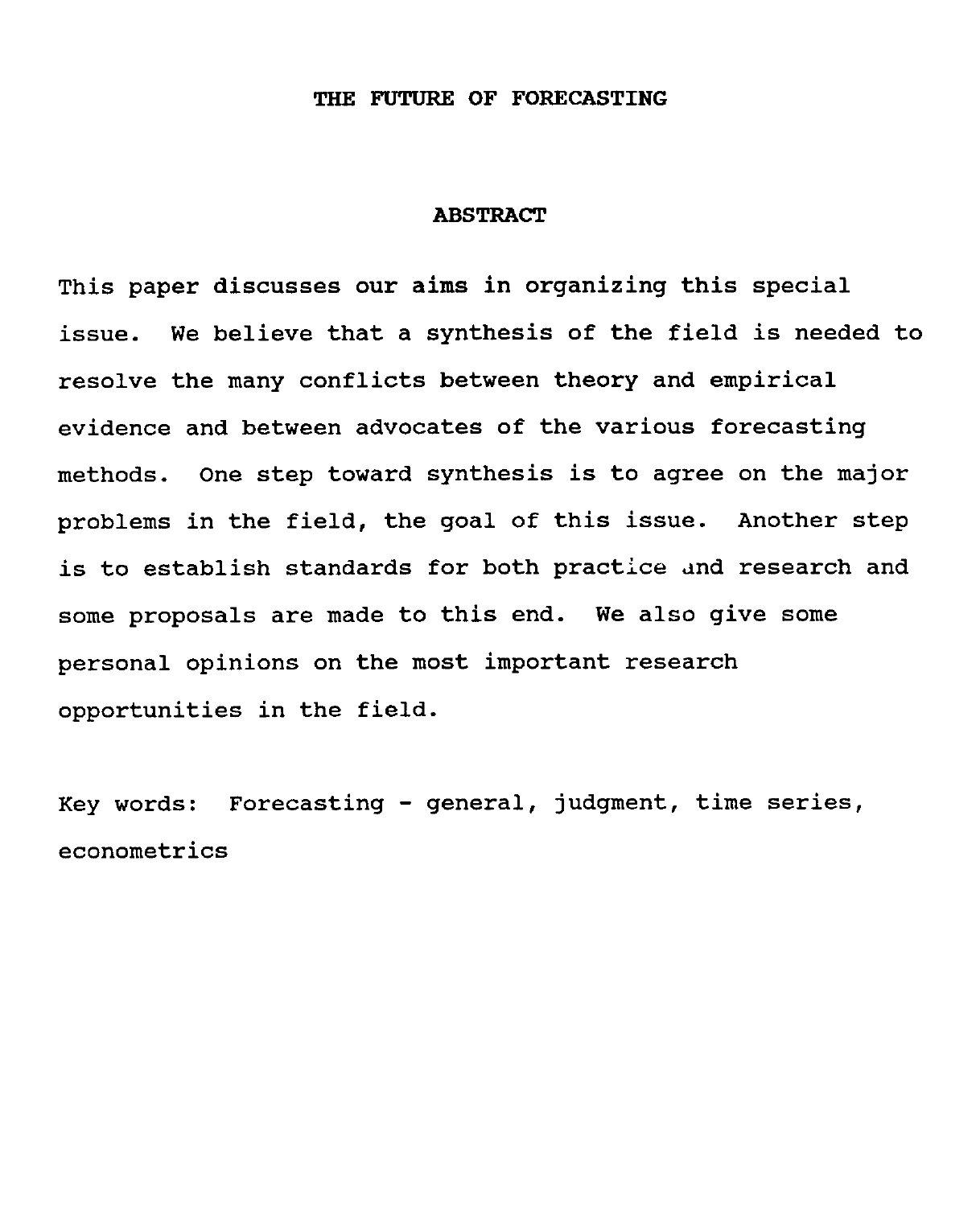## **THE FUTURE OF FORECASTING**

#### **AIMS OF THE SPECIAL ISSUE**

We believe that there is substantial confusion on the part of practitioners interested in using research literature to select and apply forecasting methods. Advocates of the various forecasting methods disagree about the most appropriate method for any situation. They also disagree about the details of how particular models should be applied and evaluated. Our hope is that a special issue of the International Journal of Forecasting focused on major problems in the field will lead to synthesis in research and make forecasting a more useful tool for planning and decision-making.

*We* had two specific aims in organizing this special issue: (1) to identify the major problems, both theoretical and practical, facing forecasters and (2) to propose research agendas to help understand and solve those problems. A wide range of papers meeting these aims were selected for the issue. Several authors give critical evaluations of the major forecasting methods. Fischhoff deals with problems in judgmental forecasting; a set of related papers by Ord, Cogger, and Chatfield evaluate problems in time series forecasting; and McNees and Ashley evaluate economic-and econometric forecasting. Huss reviews scenario analysis, in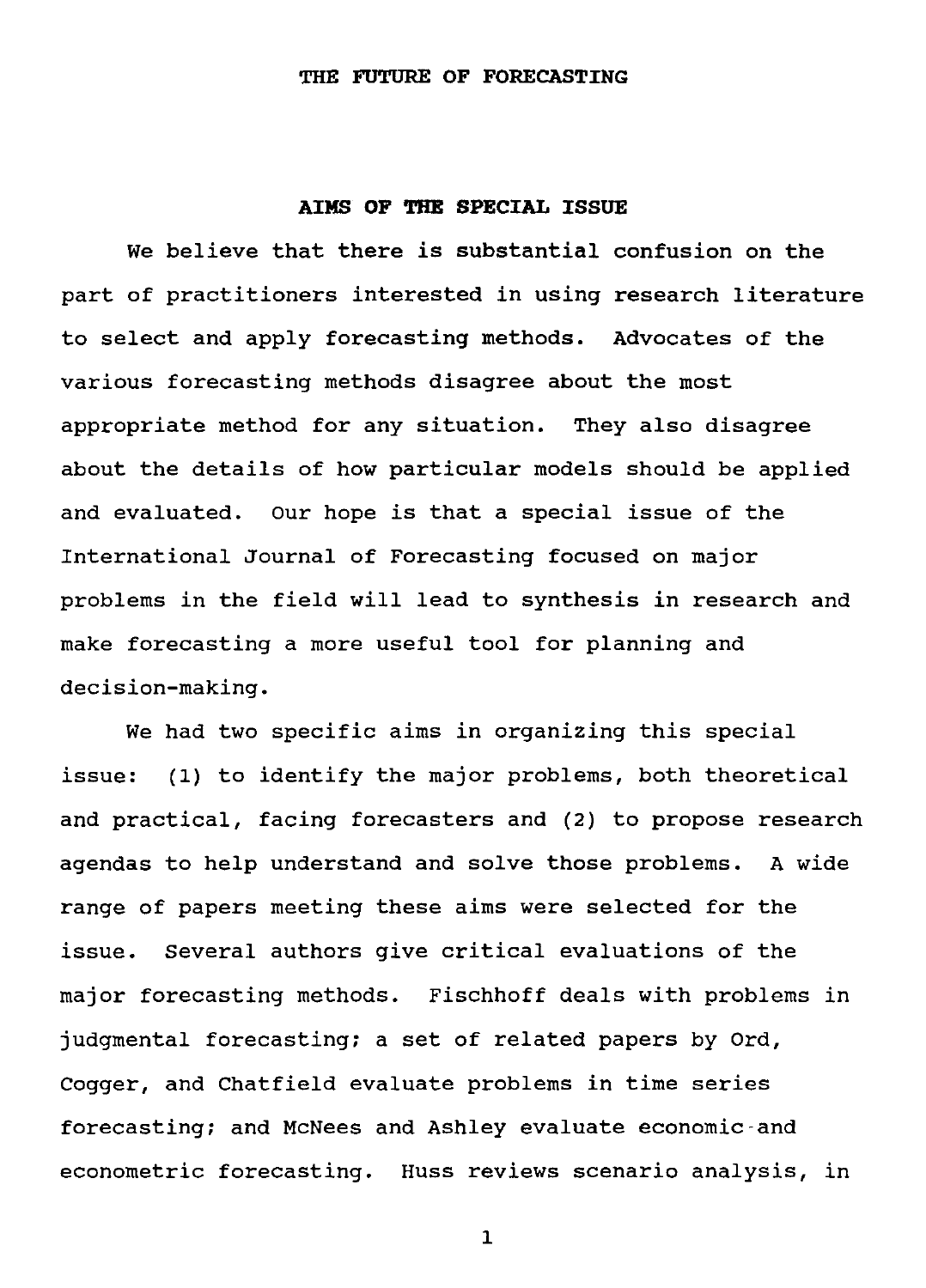our opinion an important method in its own right because it features a direct link between planning and forecasting. Applied forecasting is evaluated in two critical areas. Mahajan and Wind evaluate forecasting for new products, while Taylor evaluates forecasting of market prices. Finally, a group of papers by Belsley, Armstrong, and Makridakis takes a global view of forecasting and offers some general principles to guide future research.

The plan of this paper is as follows. The next section discusses the need for synthesis in forecasting research. The following section argues that standards are needed for both practice and research in forecasting. We propose a set of standards for carrying out empirical research. We also offer our own data bases for this empirical research to anyone interested. Finally, some personal opinions are offered on the most important research opportunities in the field.

## THE NEED FOR SYNTHESIS **IN** FORECASTING

Prior to 1980, research in forecasting emphasized theoretical development of quantitative methods. Kalman (1960), Klein (1962), Brown (1959, 1963), and Box and Jenkins (1970) laid the foundations of quantitative forecasting and researchers too numerous to mention here greatly expanded the field. This period of theoretical development led to many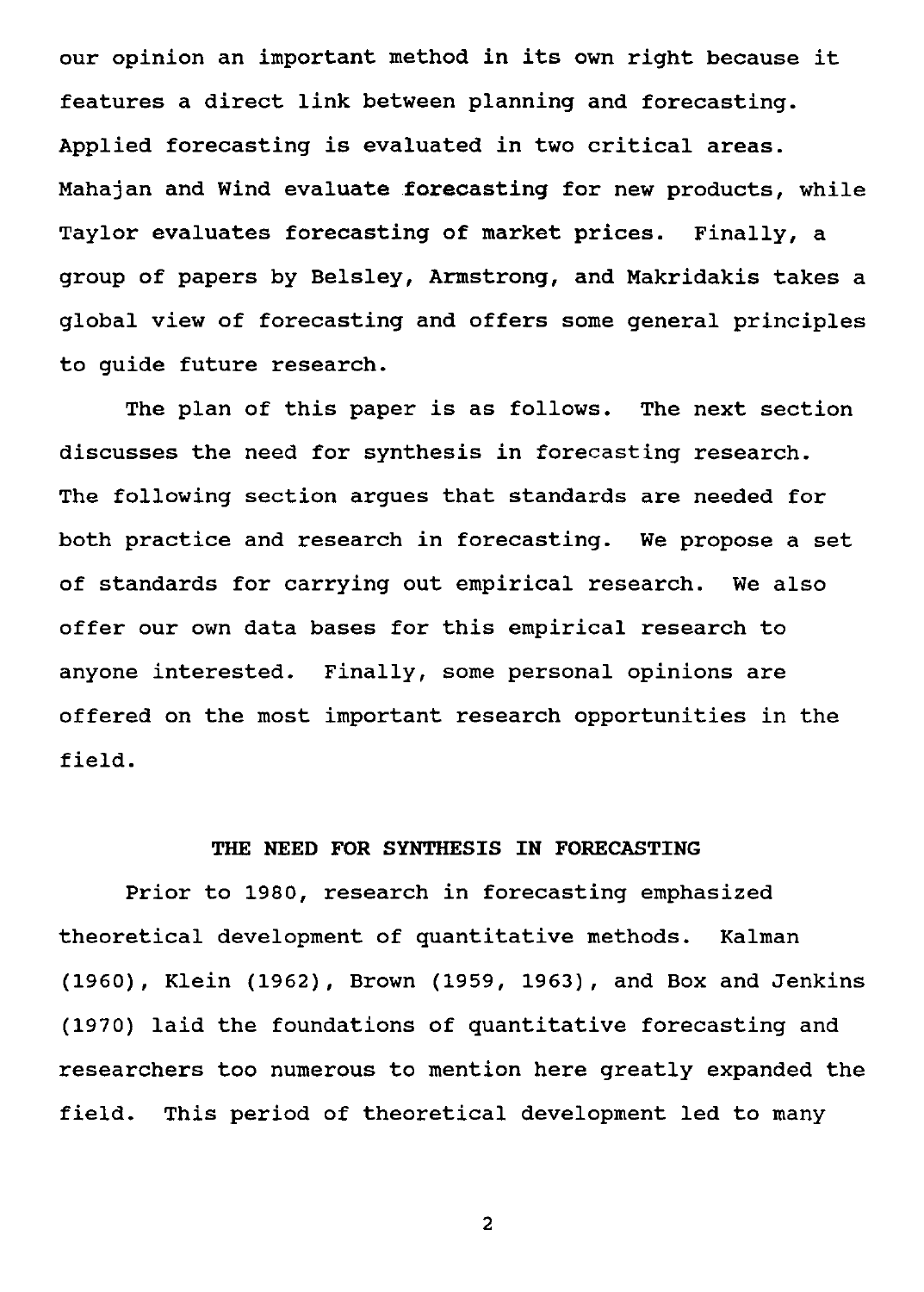expectations about forecasting performance. Some of the more

important expectations were:

1. The better the fit (ex post) of the forecasting model, the better the accuracy (ex ante) should be.

2. Models selected for optimal one-step-ahead prediction should perform just as well at longer leadtimes.

3. Models with adaptive parameters should perform better than models with fixed parameters.

4. Greater complexity in model-building should lead to greater accuracy.

5. Econometric models should necessarily be more accurate at forecasting than time series models.

Since 1980, a large body of empirical research has been produced which challenges these theoretical expectations. Although most forecasting theory in both econometrics and time series is based on identifying a model which yields a good **ex** post fit, empirical evidence shows that good fit often does not lead to good forecasting ex ante. More seriously, there is considerable evidence that the quality of fit is not even correlated closely with forecast accuracy ex ante. One-step-ahead accuracy also seems to have little relationship with accuracy at longer leadtimes. Models with adaptive parameters have not done better than models with fixed parameters; just the opposite result may be true. Complexity in model-building does not necessarily improve accuracy. Simple forecasting methods have performed well compared to far more sophisticated alternatives. For summaries of the empirical evidence on these points, see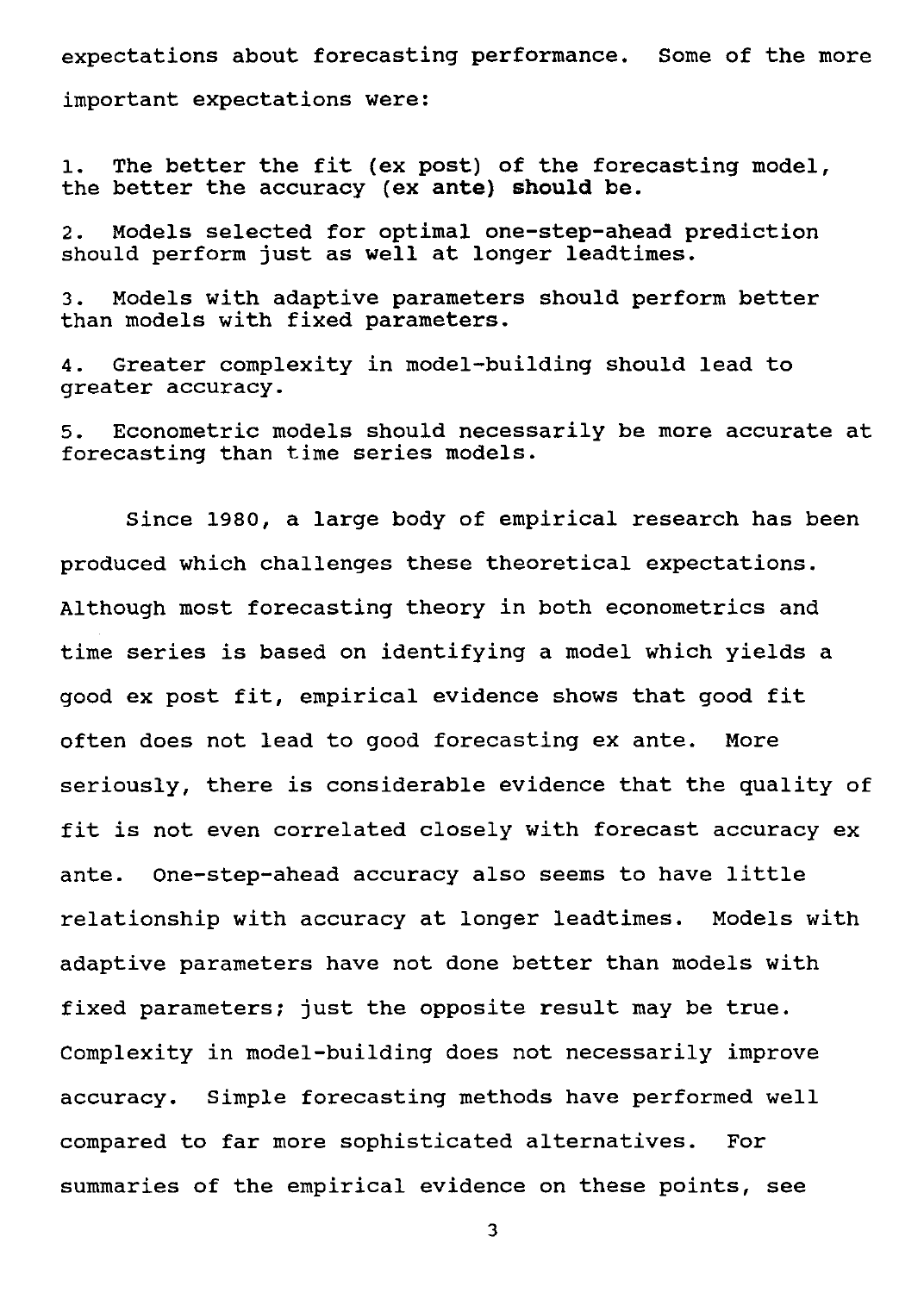Fildes (1985), Makridakis et al. (1982), Makridakis (1986) and Armstrong (1984, 1986).

The empirical evidence on econometric vs. time series forecasting is more difficult to interpret. For example, Armstrong's (1984) review concluded that econometric models were no better than univariate time series models in shortterm applications. Another review by Fildes (1985) disputes this conclusion, contending that Armstrong relied on studies that did not conform to good modeling practice.

The reasons for these conflicts are controversial as discussed in the commentary on the M-competition edited by Armstrong and Lusk (1984). Many empiricists argue that theory is bound by unrealistic assumptions, while many theorists argue that empirical studies have been poorly designed. Whatever the reasons for the conflicts, they cannot be ignored because they impede the development of forecasting as a scientific discipline. In our opinion, the challenge for the future is to consolidate the field of forecasting. We should synthesize past achievements and seek to develop a comprehensive theoretical basis for selecting and applying forecasting methods in practice.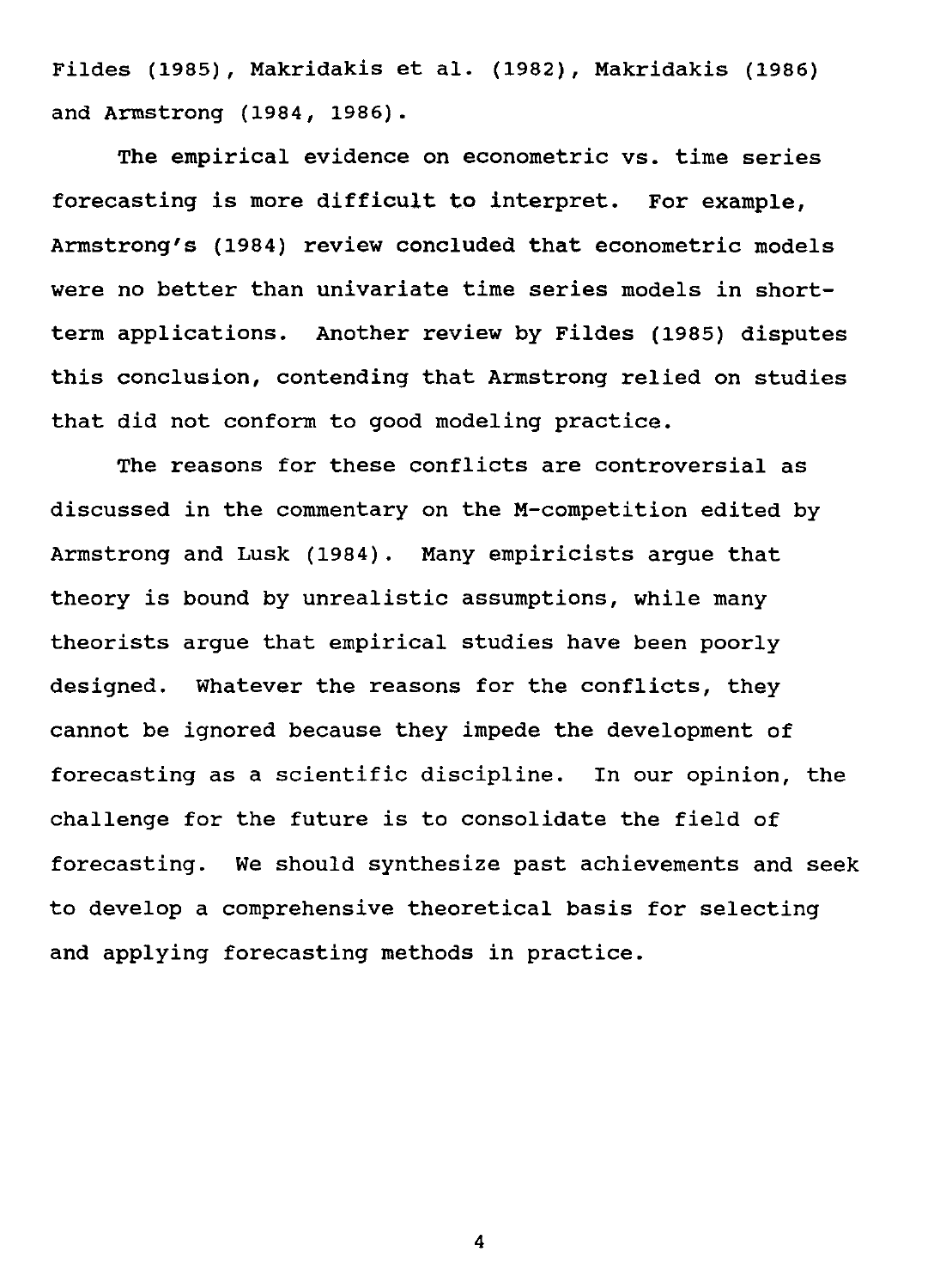## **THE NEED FOR STANDARDS IN FORECASTING**

How can synthesis be achieved? First, we can reach some agreement on the major problems in the field, the goal of this special issue. Second, we can establish standards for practice in forecasting. We propose that the International Institute of Forecasters (IIF) create a committee on practice to develop such standards. One important problem that this committee should study is the implementation of forecasting models in computer software. The lack of standards today means that one can get vastly different results from the same forecasting model implemented by different programmers. Surely sufficient research is available by now to reach agreement on the technical details of how forecasting models should be operated.

We also believe that the IIF should develop ethical standards for forecasting practice. Although fortune telling is illegal in many states and countries, we see no difference between fortune telling and the stock market forecasts which appear regularly in the business press. We doubt that many investors are aware that stock prices follow a random walk process. We also doubt that many investors are aware of the track records of the forecasters on which they rely. Although it would certainly be a difficult standard to enforce, we believe that forecasters should reveal their track records to the public. The IIF might also study the possibility of publicizing the track records of forecasters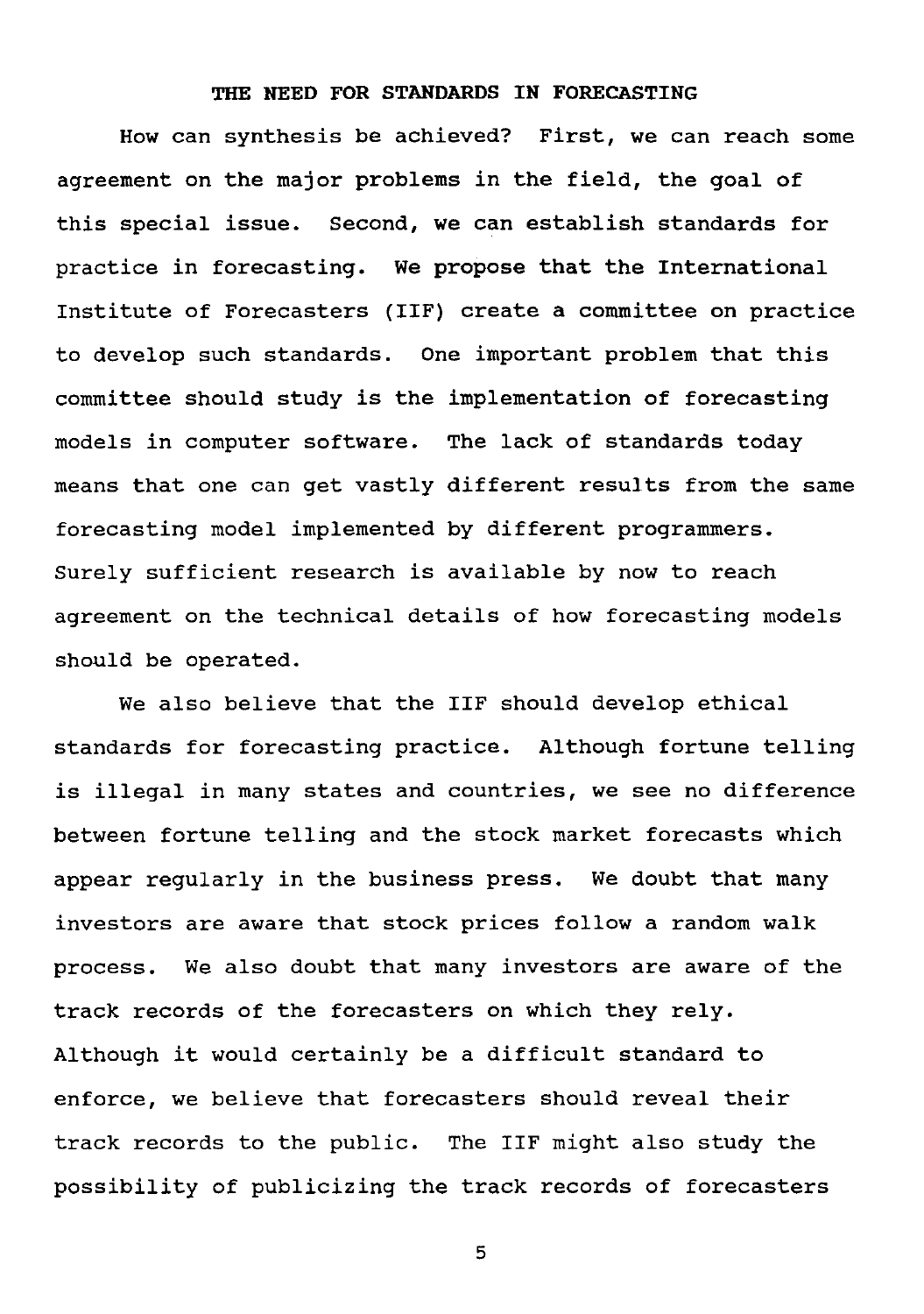who habitually mislead the public. We concede that there are legal problems with this idea but we feel that something should be done to establish professional standards of ethics in forecasting.

A third step toward **synthesis in** forecasting is to establish standards for research. Armstrong's paper in this issue proposes such standards. We agree with Armstrong and the next section supplements his proposals with more specific guidelines for empirical research.

## **STANDARDS FOR EMPIRICAL RESEARCH**

We predict that the trend toward empirical research in forecasting will continue. Unfortunately, much of the empirical research that has been done to date is difficult to interpret. It is particularly frustrating that it has not been possible to replicate some important studies in the field. The following guidelines should make empirical research more useful as a basis for both theoretical development and practice:

**1. Hypothesis testing:** Empirical studies should be designed to test prespecified hypotheses. To prevent bias and advocacy, multiple hypotheses should be established as well.

2. Real data: Empirical testing must be done with real data. Furthermore, that data should be collected in a ra Furthermore, that data should be collected in a random fashion when possible.

3. Replicability **of results:** Unless the data are made available to other researchers and details of the forecasting methods are known, empirical studies have little value.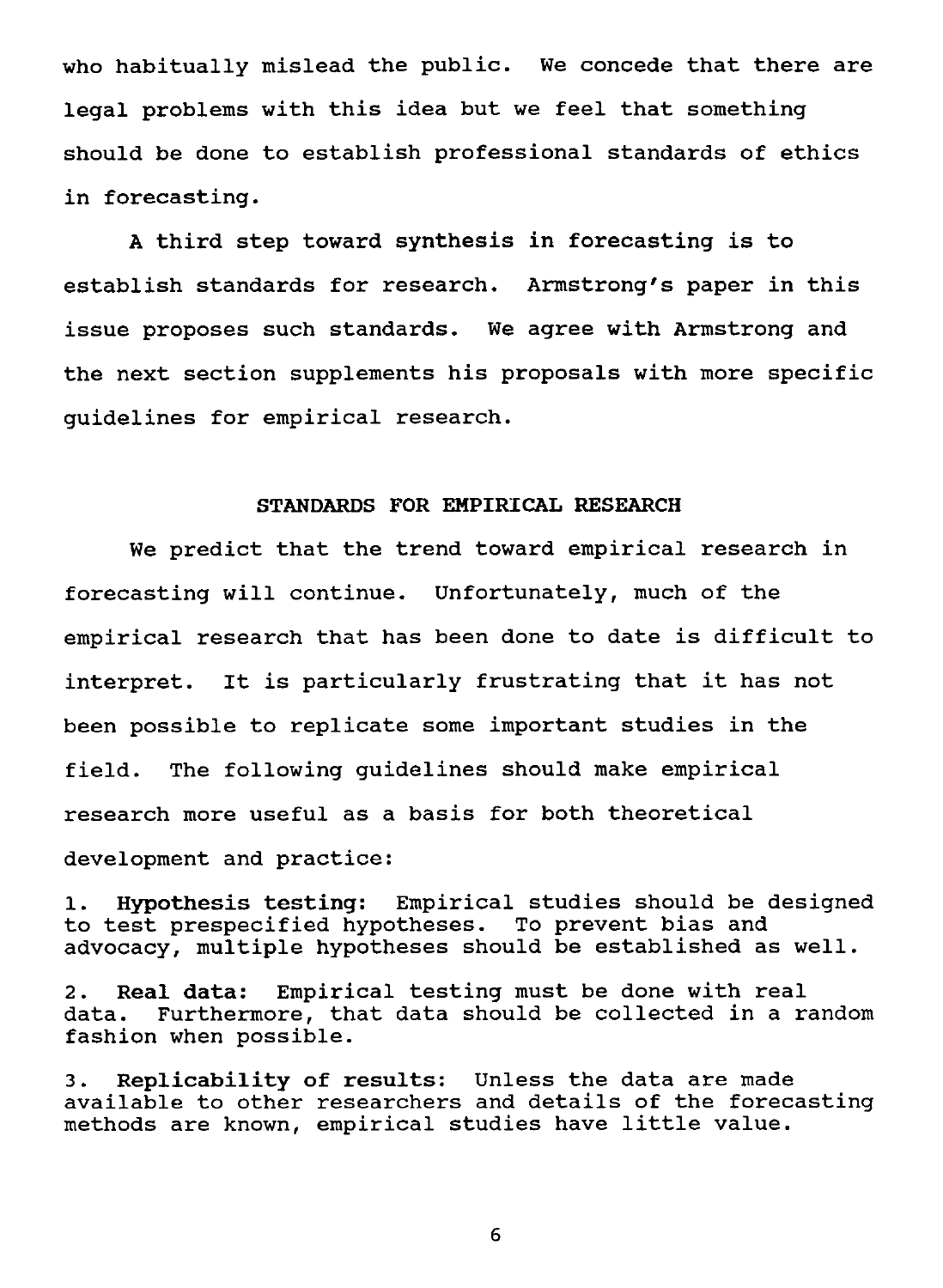**4. Post-sample testing:** Empirical evaluations of forecast accuracy should be done on hold-out samples of data that were not used to develop the forecasting model.

5. Dynamic testing: In most empirical studies, all forecasts have been made from one point in time. practice, forecasting is usually a continuous process, with a new set of forecasts made each time period. When enough data are available, dynamic testing should be done. Forecasts should be made from successive time origins to judge the stability of model performance.

**6. Multiple accuracy measures:** It is not necessarily true that different forecasting methods do equally well under different loss functions. Various accuracy measures (MAPE, MSE, medians, ranks, etc.) should be used.

**7. Benchmark** comparisons: Forecasts should be compared to naive methods or other simple benchmarks to ensure that the data are worth forecasting in the first place. As Ashley recommends, time series methods can be used to benchmark econometric models.

8. Costs and effort required: Criteria other than accuracy are usually important in choosing a forecasting method. Estimates of the cost and effort required to learn, apply, and monitor forecasting methods should be made.

## DATA BASES FOR FORECASTING RESEARCH

There are many data bases of economic and financial information in the public domain. However, micro-level or company data cannot easily be found. More company data is urgently needed for forecasting research. In the meantime, we offer the data bases listed below to interested researchers. All data are available on floppy disks formatted for the IBM PC. To obtain the inventory data at the cost of duplication and mailing, write to Gardner. To obtain the M, M2, or M3 competition data under the same terms, write to Makridakis.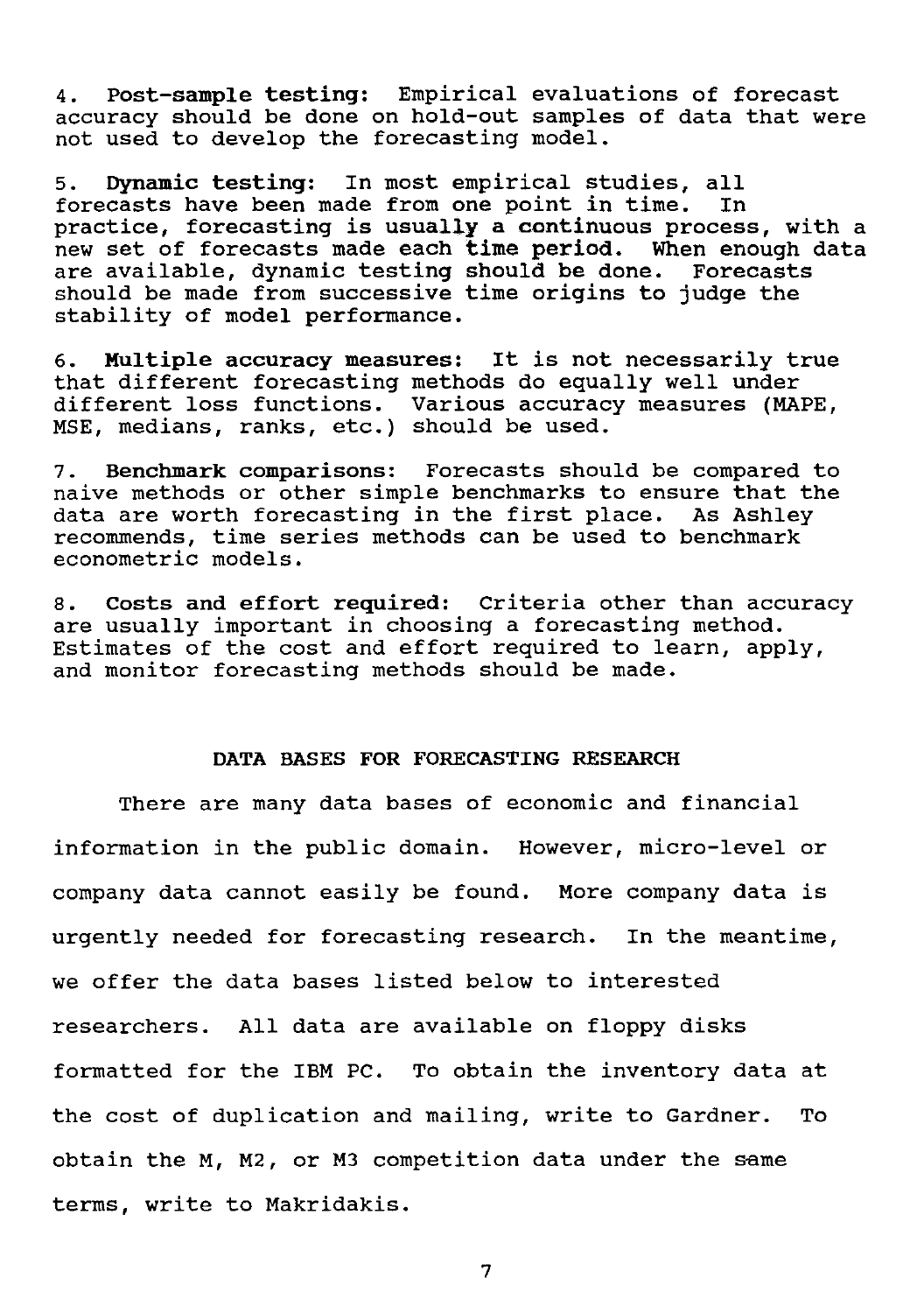Inventory data: This is a collection of 160 time series of inventory demands for service parts. One hundred series are composed of quarterly demands contributed by an automotive parts distributor in the United States. Another such distributor contributed 60 series, each based on 13 accounting periods per year. These companies use exponential smoothing systems to process the series.

M-Competition data: Either the sample of 111 series or the 1,001 series are available. See Makridakis et al. (1982) for a description of the series.

M2-Competition data: This is a collection of 100 time series. Forecasts are required for 30 series. The other series are independent variables such as prices, advertising, and GNP, for use in explaining and predicting the 30 series. The series are accompanied by a short description of the four companies who contributed data for the M2-competition.

M3-Competition data: This is a collection of 150 monthly time series of sales data from five companies. Like the inventory data, automatic forecasting systems are used in practice to process all of these series.

### CONCLUSION: RESEARCH OPPORTUNITIES IN FORECASTING

What does the future hold for the field of forecasting? Based on the number of tough research problems raised in this special issue, it may seem difficult to be optimistic about future progress in the field. However, we are optimistic because so many of these problems represent lucrative research opportunities.

Perhaps the most important research opportunity in this issue is advanced by Fischhoff: there is a considerable research literature on judgment in psychology and related fields which has yet to be exploited by forecasters. Since judgment influences every forecast (see the papers by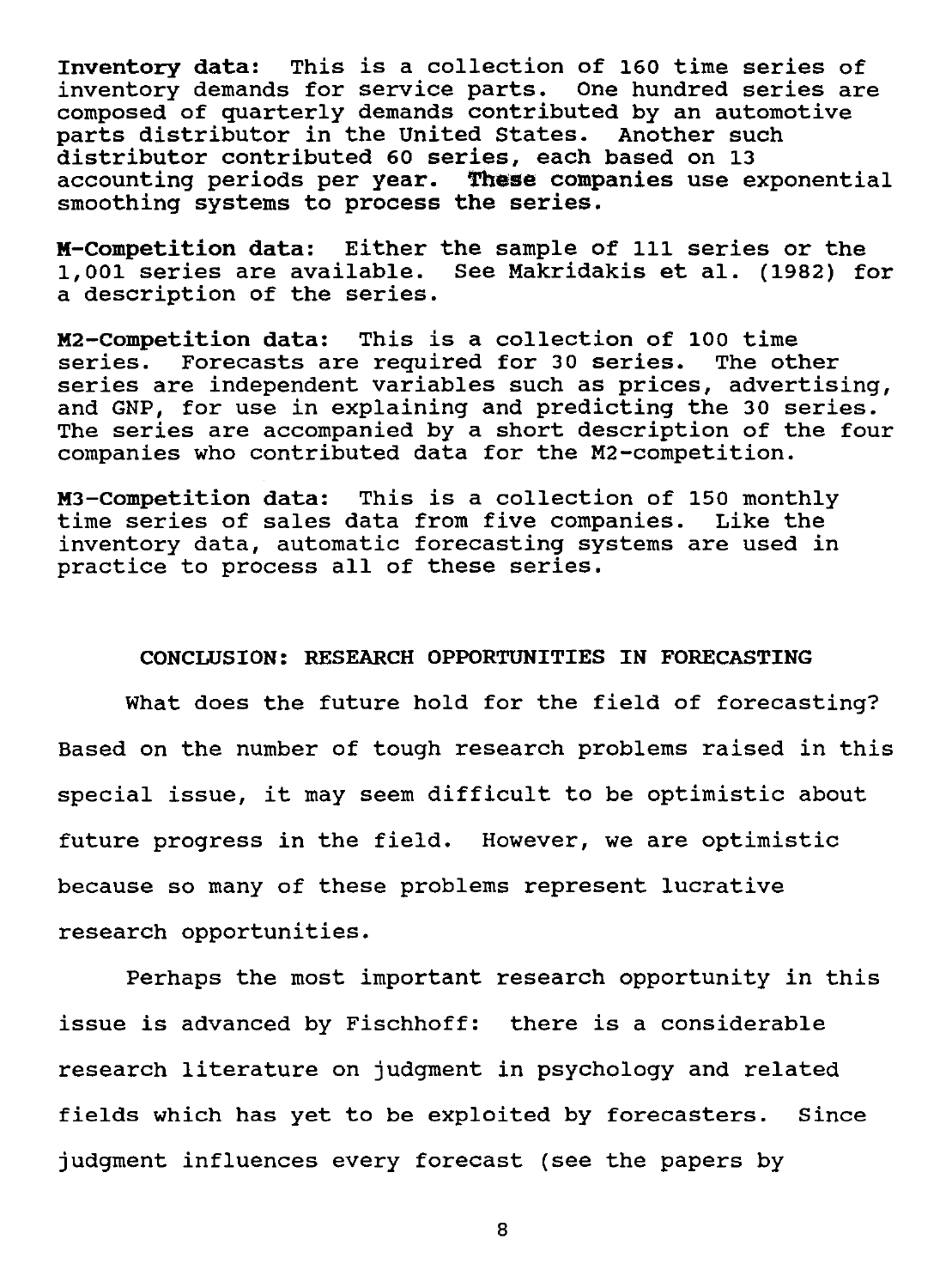Fischhoff and Belsley), we predict that researchers will respond to this opportunity.

In new product forecasting, an area with a significant impact on business profitability, relatively little empirical research has been done to date. Many new-product models are available, although not much is known about their comparative performance. We predict that Mahajan and Wind's call for an M-competition for new product models will lead to valuable research. Meta-analysis is another type of research that has yet to be exploited in new product forecasting and we expect to see papers in this area as well.

In forecasting market prices, it seems clear that nothing can be done with daily stock prices. However, Taylor argues that forecasting may prove valuable in other markets. Certainly the potential returns in other markets are worth pursuing from the investor's viewpoint, the reason why we predict that work in this area will continue.

In the general area of quantitative forecasting, the authors in this issue propose too many research opportunities to review here. Perhaps the most important opportunity is discussed in the paper by Ord: to continue to promote synthesis between econometrics and time series analysis through work on multiple time series methods. We believe that this work is important because it should lead to a better understanding of the relative accuracy of econometric and time series methods. This understanding can only lead to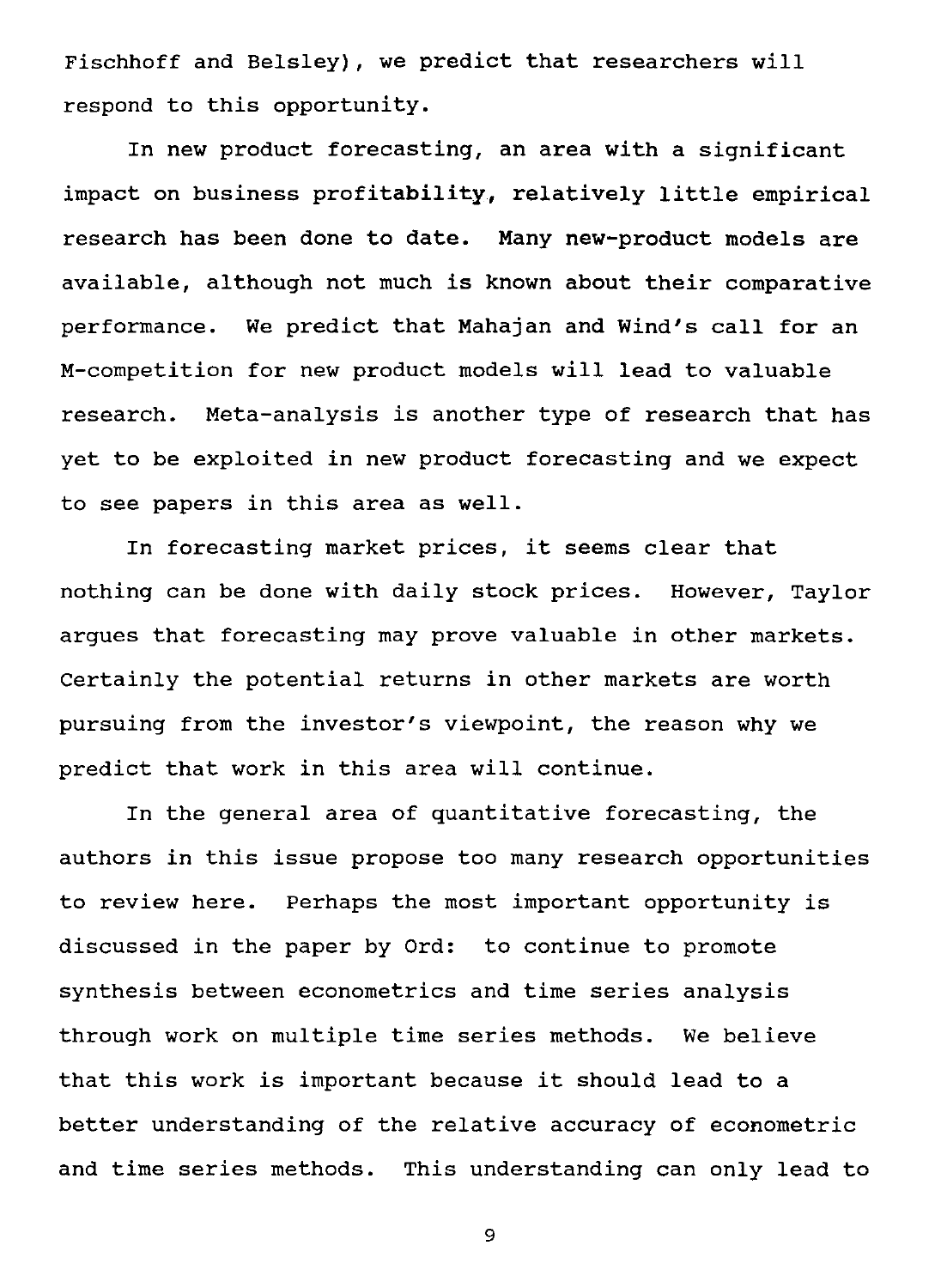improvements in both types of forecasting. Little is known about the accuracy of multiple time series methods and we predict that useful empirical work in this area is forthcoming.

In conclusion, this special issue is certainly not exhaustive of the problems and research opportunities in forecasting. We welcome comments from readers as well as formal submissions to the IJF on likely directions for forecasting research.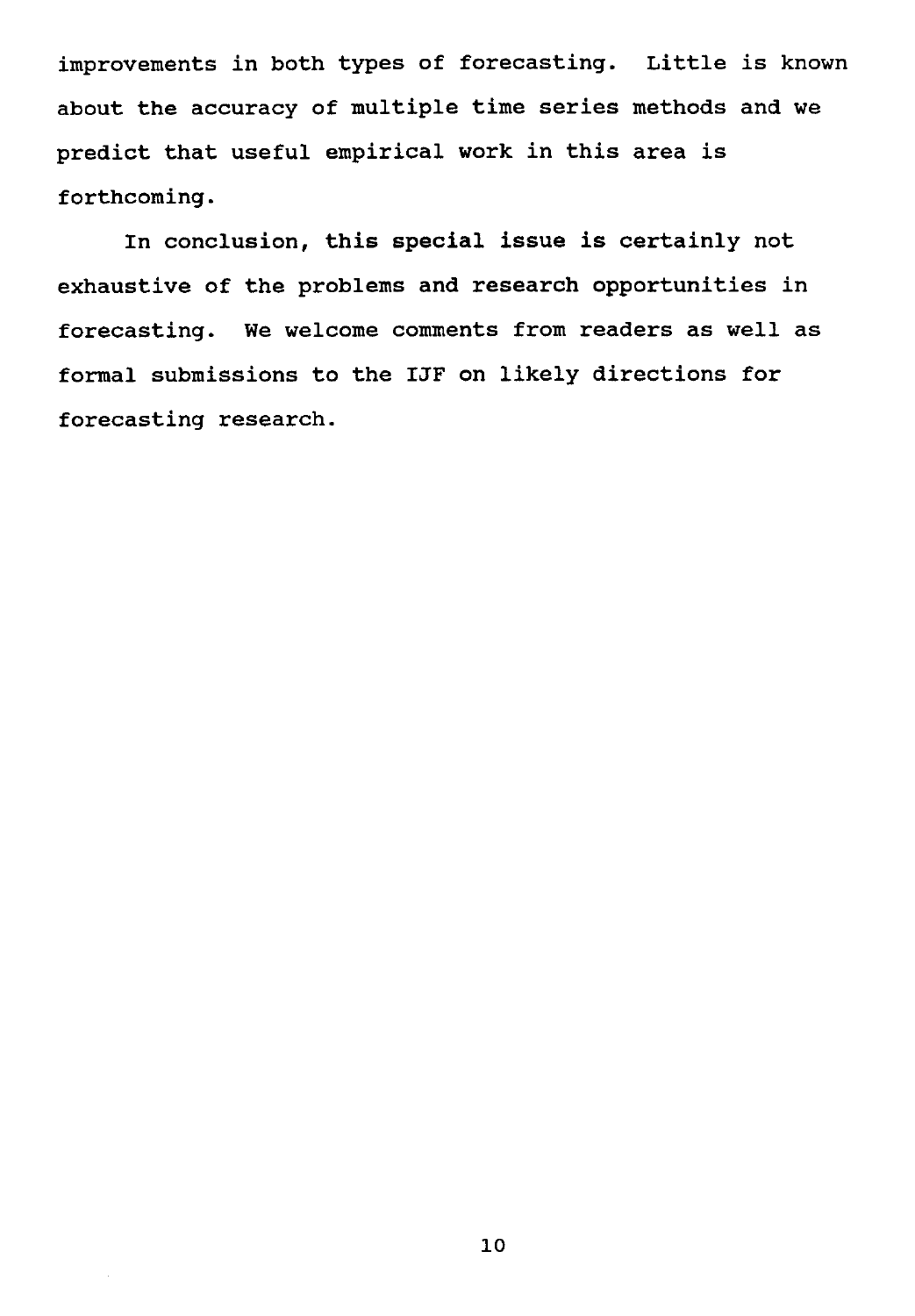Armstrong, J. Scott and Lusk, Edward J., 1983, The accuracy of alternative extrapolation models: analysis of a forecasting competition with open peer review, Journal of Forecasting 2, 259-262, with commentary and replies, 263-311.

Armstrong, J. Scott, 1984, Forecasting by extrapolation: conclusions from 25 years of research, Interfaces 14, No. 1, 52-66.

Armstrong, J. Scott, 1986, Research on forecasting: a quarter-century review, 1960-1984, Interfaces 16, No. 1, 89- 109.

Box, George E. and Jenkins, Gwilym M., 1970, Time series analysis: forecasting and control (Holden-Day, San Francisco, CA).

Brown, Robert *G.,* 1959, Statistical forecasting for inventory control (McGraw-Hill, New York, NY).

Brown, Robert G., 1963, Smoothing, forecasting, and prediction of discrete time series (Prentice-Hall, Englewood Cliffs, NJ).

Fildes, Robert, 1985, Quantitative forecasting--the state of the art: econometric models, Journal of the Operational Research Society 36, 549-580.

Makridakis, Spyros, et al., 1982, The accuracy of extrapolation (time series) methods: results of a forecasting competition, Journal of Forecasting 1, 111-153.

Makridakis, Spyros, 1986, The art and science of forecasting: an assessment and future directions, International Journal of Forecasting 2, 15-39.

Kalman, R. E., 1960, A new approach to linear filtering and prediction problems, Journal of Basic Engineering D 82, 35- 44.

Klein, L. R., 1962, An introduction to econometrics (Prentice-Hall, Englewood Cliffs, NJ).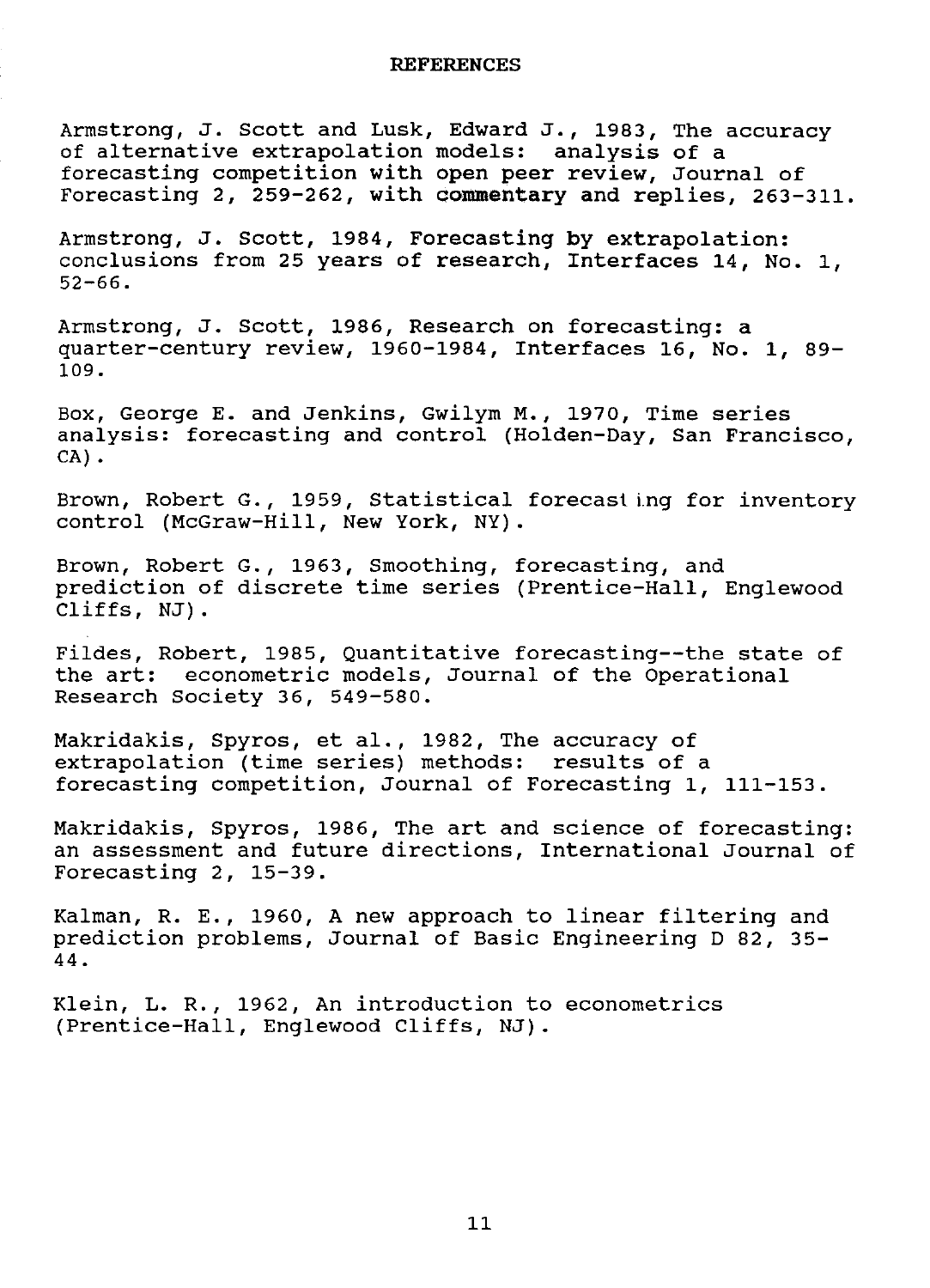|              |                                                                                   | INSEAD VORKING PAPERS SERIES                                                                                                                  | 85/17 | Manfred F.R. KETS DE<br>VRIES and Danny MILI                  |
|--------------|-----------------------------------------------------------------------------------|-----------------------------------------------------------------------------------------------------------------------------------------------|-------|---------------------------------------------------------------|
| 1985         |                                                                                   |                                                                                                                                               | 85/18 | Manfred F.R. KETS<br>DE VRIES                                 |
| 85/01        | Jean DERMINE                                                                      | "The measurement of interest rate risk by<br>financial intermediaries", December 1983,<br>Revised December 1984.                              | 85/19 | Manfred F.R. KETS DE<br>VRIES and Dany MILLE                  |
| <b>B5/02</b> | Philippe A. NAERT<br>and Els GIJSBRECHTS                                          | "Diffusion model for new product introduction<br>in existing markets".                                                                        | 85/20 | Manfred F.R. KETS DE<br>VRIES and Dany MILLI                  |
| 85/03        | Philippe A. NAERT<br>and Els GIJSBRECHTS                                          | "Towards a decision support system for<br>hierarchically allocating marketing resources<br>across and within product groups".                 | 85/21 | Herwig M. LANGOHR<br>and Claude J. VIALLI                     |
| 85/04        | Philippe A. NAERT<br>and Marcel WEVERBERGH                                        | "Market share specification, estimation and<br>validation: towards reconciling seemingly<br>divergent views".                                 | 85/22 | Hervig M. LANGOHR an<br>B. Espen ECKBO                        |
| 85/05        | Ahmet AYKAC,<br>Marcel CORSTJENS.<br>David GAUTSCHI<br>and Ira HOROWITZ           | "Estimation uncertainty and optimal<br>advertising decisions",<br>Second draft, April 1985.                                                   |       |                                                               |
| 85/06        | Kasra FERDOVS                                                                     | "The shifting paradigms of manufacturing:                                                                                                     | 85/23 | Manfred P.R. KETS DI<br>VRIES and Dany MILLI                  |
|              |                                                                                   | inventory, quality and now versatility", March<br>1985.                                                                                       | 85/24 | Spyros MAKRIDAKIS                                             |
| 85/07        | Kasra FERDOWS,<br>Jeffrey G. MILLER,<br>Jinchiro NAKANE and<br>Thomas E.VOLLMANN. | "Evolving manufacturing strategies in Europe,<br>Japan and North-America"                                                                     | 85/25 | Gabriel HAVAVINI                                              |
| 85/08        | Spyros MAKRIDAKIS<br>and Robert CARBONE                                           | "Porecasting when pattern changes occur<br>beyond the historical data", April 1985.                                                           | 85/26 | Karel O. COOL and<br>Dan E. SCHENDEL                          |
| 85/09        | Spyros MAKRIDAKIS<br>and Robert CARBONE                                           | "Sampling distribution of post-sample<br>forecasting errors", February 1985.                                                                  | 85/27 | Arnoud DE MEYER                                               |
| 85/10        | Jean DERMINE                                                                      | *Portfolio optimization by financial<br>intermediaries in an asset pricing model".                                                            | 1986  |                                                               |
| 85/11        | Antonio M. BORGES and<br>Alfredo M. PEREIRA                                       | "Energy demand in Portuguese manufacturing: a<br>tvo-stage model".                                                                            | 86/01 | Arnoud DE MEYER                                               |
| 85/12        | Arnoud DE MEYER                                                                   | "Defining a manufacturing strategy - a survey<br>of European manufacturers".                                                                  | 86/02 | Philippe A. NAERT<br>Marcel WEVERBERGH<br>and Guido VERSWIJVE |
| 85/13        | Arnoud DE MEYER                                                                   | "Large European manufacturers and the<br>management of $R$ & $Dn$ .                                                                           | 86/03 | Michael BRIMM                                                 |
| 85/14        | Ahmet AYKAC,<br>Marcel CORSTJENS,<br>David GAUTSCHI and<br>Douglas L. MacLACHLAN  | "The advertising-sales relationship in the<br>U.S. cigarette industry: a comparison of<br>correlational and causality testing<br>approaches". | 86/04 | Spyros MAKRIDAKIS<br>and Michèle HIBON                        |
| 85/15        | Arnoud DE MEYER and<br>Roland VAN DIERDONCK                                       | "Organizing a technology jump or overcoming<br>the technological hurdle".                                                                     | 86/05 | <b>Charles A. WYPLOSZ</b>                                     |
| 85/16        | Hervig M. LANGOHR and<br>Antony M. SANTOMERO                                      | "Commercial bank refinancing and economic<br>stability: an analysis of European features".                                                    |       |                                                               |

| 85/17 | Manfred F.R. KETS DE<br>VRIES and Danny MILLER                 | "Personality, culture and organization".                                                                                                                                                                          |
|-------|----------------------------------------------------------------|-------------------------------------------------------------------------------------------------------------------------------------------------------------------------------------------------------------------|
| 85/18 | Manfred F.R. KETS<br>DE VRIES                                  | "The darker side of entrepreneurship".                                                                                                                                                                            |
| 85/19 | Manfred F.R. KETS DE<br>VRIES and Dany MILLER                  | "Narcissism and leadership: an object<br>relations perspective".                                                                                                                                                  |
| 85/20 | Manfred F.R. KETS DE<br>VRIES and Dany MILLER                  | "Interpreting organizational texts".                                                                                                                                                                              |
| 85/21 | Herwig M. LANGOHR<br>and Claude J. VIALLET                     | "Nationalization, compensation and wealth<br>transfers: France 1981-1982" 1, Final version<br><b>July 1985.</b>                                                                                                   |
| 85/22 | Hervig M. LANGOHR and<br>B. Espen ECKBO                        | "Takeover premiums, disclosure regulations,<br>and the market for corporate control. A<br>comparative analysis of public tender offers,<br>controlling-block trades and minority buyout in<br>Prance", July 1985. |
| 85/23 | Manfred F.R. KETS DE<br>VRIES and Dany MILLER                  | "Barriers to adaptation: personal, cultural<br>and organizational perspectives".                                                                                                                                  |
| 85/24 | Spyros MAKRIDAKIS                                              | "The art and science of forecasting: an<br>assessment and future directions".                                                                                                                                     |
| 85/25 | Gabriel HAVAVINI                                               | "Financial innovation and recent developments<br>in the French capital markets", October 1985.                                                                                                                    |
| 85/26 | Karel O. COOL and<br>Dan E. SCHENDEL                           | "Patterns of competition, strategic group<br>formation and the performance case of the US<br>pharmaceutical industry, 1963-1982",<br>October 1985.                                                                |
| 85/27 | Arnoud DE MEYER                                                | "European manufacturing: a comparative study<br>$(1985)$ ".                                                                                                                                                       |
| 1986  |                                                                |                                                                                                                                                                                                                   |
| 86/01 | Arnoud DE MEYER                                                | "The R & D/Production interface".                                                                                                                                                                                 |
| 86/02 | Philippe A. NAERT<br>Marcel WEVERBERGH<br>and Guido VERSVIJVEL | "Subjective estimation in integrating<br>communication budget and allocation<br>decisions: a case study", January 1986.                                                                                           |
| 86/03 | Michael BRIMM                                                  | "Sponsorship and the diffusion of<br>organizational innovation: a preliminary viev".                                                                                                                              |
| 86/04 | Spyros MAKRIDAKIS<br>and Michèle HIBON                         | "Confidence intervals: an empirical<br>investigation for the series in the M-<br>Competition".                                                                                                                    |
| 86/05 | Charles A. WYPLOSZ                                             | "A note on the reduction of the workveek",<br>July 1985.                                                                                                                                                          |
|       |                                                                |                                                                                                                                                                                                                   |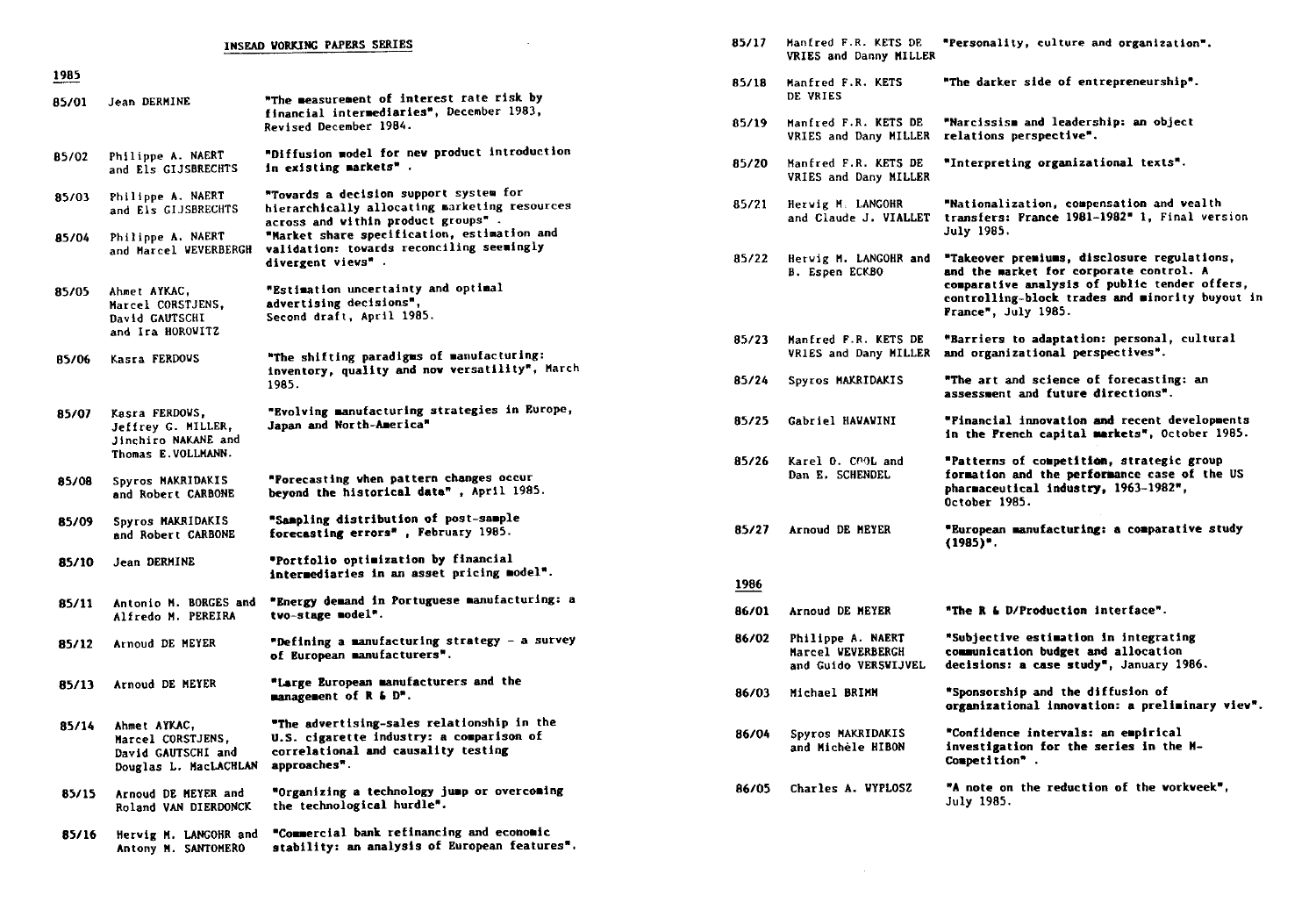| 86/06 | Francesco GIAVAZZI,<br>Jeff R. SHEEN and<br>Charles A. WYPLOSZ         | "The real exchange rate and the fiscal<br>aspects of a natural resource discovery",<br>Revised version: February 1986.                                            |
|-------|------------------------------------------------------------------------|-------------------------------------------------------------------------------------------------------------------------------------------------------------------|
| 86/07 | Douglas L. MacLACHLAN<br>and Spyros MAKRIDAKIS                         | "Judgmental biases in sales forecasting",<br>February 1986.                                                                                                       |
| 86/08 | José de la TORRE and<br>David H. NECKAR                                | "Forecasting political risks for<br>international operations", Second Draft:<br>March 3. 1986.                                                                    |
| 86/09 |                                                                        | Philippe C. HASPESLAGH "Conceptualizing the strategic process in<br>diversified firms: the role and nature of the<br>corporate influence process", February 1986. |
| 86/10 | R. MOENART,<br>Arnoud DE MEYER,<br>J. BARBE and<br>D. DESCHOOLMEESTER. | "Analysing the issues concerning<br>technological de-maturity".                                                                                                   |
| 86/11 | Philippe A. NAERT<br>and Alain BULTEZ                                  | "Prom "Lydiametry" to "Pinkhamization":<br>misspecifying advertising dynamics rarely<br>affects profitability".                                                   |
| 86/12 | Roger BETANCOURT<br>and David GAUTSCHI                                 | "The economics of retail firms", Revised<br>April 1986.                                                                                                           |
| 86/13 | S.P. ANDERSON<br>and Damien J. NEVEN                                   | "Spatial competition à la Cournot".                                                                                                                               |
| 86/14 | <b>Charles WALDMAN</b>                                                 | "Comparaison internationale des marges brutes<br>du commerce", June 1985.                                                                                         |
| 86/15 | Mihkel TOMBAK and<br>Arnoud DE MEYER                                   | "How the managerial attitudes of firms with<br>FMS differ from other manufacturing firms:<br>survey results", June 1986.                                          |
| 86/16 | B. Espen ECKBO and<br>Hervig M. LANGOHR                                | "Les primes des offres publiques, la note<br>d'information et le marché des transferts de<br>contrôle des sociétés".                                              |
| 86/17 | David B. JEMISON                                                       | "Strategic capability transfer in acquisition<br>integration", May 1986.                                                                                          |
| 86/18 | James TEBOUL<br>and V. MALLERET                                        | "Towards an operational definition of<br>services", 1986.                                                                                                         |
| 86/19 | Rob R. WEITZ                                                           | "Nostradamus: a knowledge-based forecasting<br>advisor".                                                                                                          |
| 86/20 | Albert CORHAY,<br>Gabriel HAWAWINI<br>and Pierre A. MICHEL             | "The pricing of equity on the London stock<br>exchange: seasonality and size premium",<br>June 1986.                                                              |
| 86/21 | Albert CORHAY,<br>Gabriel A. HAVAVINI<br>and Pierre A. MICHEL          | "Risk-premia seasonality in U.S. and European<br>equity markets", February 1986.                                                                                  |
|       |                                                                        |                                                                                                                                                                   |

| 86/22 | Albert CORHAY,<br>Gabriel A. HAVAVINI<br>and Pierre A. MICHEL                          | "Seasonality in the risk-return relationships<br>some international evidence", July 1986.                                                           |
|-------|----------------------------------------------------------------------------------------|-----------------------------------------------------------------------------------------------------------------------------------------------------|
| 86/23 | Arnoud DE MEYER                                                                        | "An exploratory study on the integration of<br>information systems in manufacturing",<br>July 1986.                                                 |
| 86/24 | David GAUTSCHI<br>and Vithala R. RAO                                                   | "A methodology for specification and<br>aggregation in product concept testing",<br><b>July 1986.</b>                                               |
| 86/25 | <b>H. Peter GRAY</b><br>and Ingo WALTER                                                | "Protection", August 1986.                                                                                                                          |
| 86/26 | Barry EICHENGREEN<br>and Charles WYPLOSZ                                               | "The economic consequences of the Franc<br>Poincare", September 1986.                                                                               |
| 86/27 | Karel COO1<br>and Ingema - DIERICKX                                                    | "Negative risk-return relationships in<br>business strategy: paradox or truism?",<br>October 1986.                                                  |
| 86/28 | Manfred KETS DE<br>VRIES and Danny MILLER                                              | "Interpreting organizational texts.                                                                                                                 |
| 86/29 | Manfred KETS DE VRIES                                                                  | "Vhy follow the leader?".                                                                                                                           |
| 86/30 | Manfred KETS DE VRIES                                                                  | "The succession game: the real story.                                                                                                               |
| 86/31 | Arnoud DE MEYER                                                                        | "Plexibility: the next competitive battle",<br>October 1986.                                                                                        |
| 86/31 | Arnoud DE MEYER,<br>Jinichiro NAKANE,<br><b>Jeffrey G. MILLER</b><br>and Kasra FERDOVS | "Plexibility: the next competitive battle",<br><b>Revised Version: March 1987</b>                                                                   |
| 86/32 | Karel COOL<br>and Dan SCHENDEL                                                         | Performance differences among strategic group<br>members", October 1986.                                                                            |
| 86/33 | Ernst BALTENSPERGER<br>and Jean DERMINE                                                | "The role of public policy in insuring<br>financial stability: a cross-country,<br>comparative perspective", August 1986, Revised<br>November 1986. |
| 86/34 | Philippe HASPESLAGH<br>and David JEMISON                                               | "Acquisitions: myths and reality",<br><b>July 1986.</b>                                                                                             |
| 86/35 | Jean DERMINE                                                                           | "Measuring the market value of a bank, a<br>primer", November 1986.                                                                                 |
| 86/36 | Albert CORHAY and<br>Gabriel HAWAWINI                                                  | "Seasonality in the risk-return relationship:<br>some international evidence", July 1986.                                                           |
| 86/37 | David GAUTSCHI and<br>Roger BETANCOURT                                                 | "The evolution of retailing: a suggested<br>economic interpretation".                                                                               |
| 86/38 | <b>Gabriel HAVAVINI</b>                                                                | "Financial innovation and recent developments<br>in the French capital markets", Updated:<br>September 1986.                                        |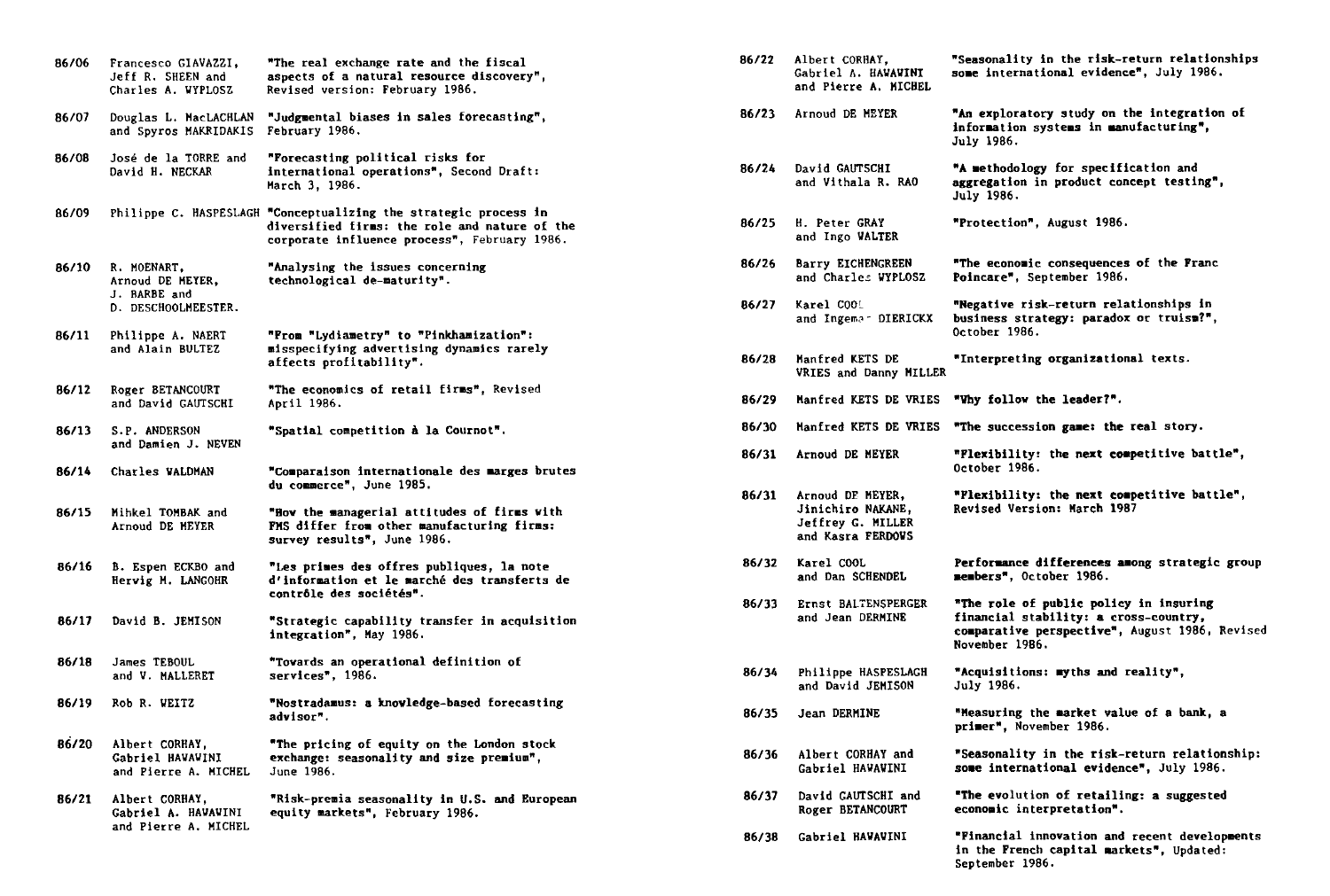| 86/39 | Gabriel HAVAVINI<br>Pierre MICHEL                           | "The pricing of common stocks on the Brussels<br>stock exchange: a re-examination of the                           | 87/13 | Sumantra GHOSHAL<br>and Nitin NOHRIA                                         | "Multinational corporations as differentiated<br>networks", April 1987.                                                                |
|-------|-------------------------------------------------------------|--------------------------------------------------------------------------------------------------------------------|-------|------------------------------------------------------------------------------|----------------------------------------------------------------------------------------------------------------------------------------|
| 86/40 | and Albert CORHAY<br>Charles WYPLOSZ                        | evidence", November 1986.<br>"Capital flows liberalization and the EMS, a                                          | 87/14 | Landis GABEL                                                                 | *Product Standards and Competitive Strategy: An<br>Analysis of the Principles", May 1987.                                              |
| 86/41 | Kasra FERDOVS<br>and Vickham SKINNER                        | French perspective", December 1986.<br>"Manufacturing in a new perspective",<br>July 1986.                         | 87/15 | Spyros MAKRIDAKIS                                                            | "METAPORECASTING: Ways of improving<br>Forecasting. Accuracy and Usefulness",<br>May 1987.                                             |
| 86/42 | Kasra FERDOVS<br>and Per LINDBERG                           | "PMS as indicator of manufacturing strategy",<br>December 1986.                                                    | 87/16 | Susan SCHNEIDER<br>and Roger DUNBAR                                          | "Takeover attempts: what does the language tell<br>us?, June 1987.                                                                     |
| 86/43 | Damien NEVEN                                                | "On the existence of equilibrium in hotelling's<br>model", November 1986.                                          | 87/17 | André LAURENT and<br>Fernando BARTOLOME                                      | "Managers' cognitive maps for upvard and<br>downward relationships", June 1987.                                                        |
| 86/44 | Ingemar DIERICKX<br>Carmen MATUTES<br>and Damien NEVEN      | "Value added tax and competition",<br>December 1986.                                                               | 87/18 | Reinhard ANGELMAR and<br>Christoph LIEBSCHER                                 | "Patents and the European biotechnology lag: a<br>study of large European pharmaceutical firms",<br>June 1987.                         |
| 1987  |                                                             |                                                                                                                    | 87/19 | David BEGG and<br>Charles WYPLOSZ                                            | "Why the EMS? Dynamic games and the equilibrium<br>policy regime, May 1987.                                                            |
| 87/01 |                                                             | Manfred KETS DE VRIES "Prisoners of leadership".                                                                   | 87/20 | Spyros MAKRIDAKIS                                                            | "A new approach to statistical forecasting",<br><b>June 1987.</b>                                                                      |
| 87/02 | Claude VIALLET                                              | "An empirical investigation of international<br>asset pricing", November 1986.                                     | 87/21 | Susan SCHNEIDER                                                              | "Strategy formulation: the impact of national<br>culture", Revised: July 1987.                                                         |
| 87/03 | David GAUTSCHI<br>and Vithala RAO                           | "A methodology for specification and<br>aggregation in product concept testing",<br>Revised Version: January 1987. | 87/22 | Susan SCHNEIDER                                                              | "Conflicting ideologies: structural and<br>motivational consequences", August 1987.                                                    |
| 87/04 | Sumantra GHOSHAL and<br>Christopher BARTLETT                | "Organizing for innovations: case of the<br>multinational corporation", February 1987.                             | 87/23 | Roger BETANCOURT<br>David CAUTSCHI                                           | "The demand for retail products and the<br>household production model: new views on<br>complementarity and substitutability".          |
| 87/05 | Arnoud DE MEYER<br>and Kasra FERDOWS                        | "Managerial focal points in manufacturing<br>strategy", February 1987.                                             | 87/24 | C.B. DERR and<br>André LAURENT                                               | "The internal and external careers: a<br>theoretical and cross-cultural perspective",                                                  |
| 87/06 | Arun K. JAIN,<br>Christian PINSON and<br>Naresh K. MALHOTRA | "Customer loyalty as a construct in the<br>marketing of banking services", July 1986.                              | 87/25 | A. K. JAIN,                                                                  | Spring 1987.<br>"The robustness of MDS configurations in the                                                                           |
| 87/07 | Rolf BANZ and<br>Gabriel HAWAWINI                           | "Equity pricing and stock market anomalies".<br>February 1987.                                                     |       | N. K. MALHOTRA and<br>Christian PINSON                                       | face of incomplete data", March 1987, Revised:<br>July 1987.                                                                           |
| 87/08 |                                                             | Manfred KETS DE VRIES "Leaders who can't manage", February 1987.                                                   | 87/26 | Roger BETANCOURT<br>and David GAUTSCHI                                       | "Demand complementarities, household production<br>and retail assortments", July 1987.                                                 |
| 87/09 | Lister VICKERY,<br>Mark PILKINGTON<br>and Paul READ         | "Entrepreneurial activities of European MBAs",<br>March 1987.                                                      | 87/27 | Michael BURDA                                                                | "Is there a capital shortage in Europe?",<br>August 1987.                                                                              |
| 87/10 | André LAURENT                                               | "A cultural view of organizational change",<br>March 1987                                                          | 87/28 | Gabriel HAVAVINI                                                             | "Controlling the interest-rate risk of bonds:<br>an introduction to duration analysis and<br>immunization strategies", September 1987. |
| 87/11 | Robert FILDES and<br>Spyros MAKRIDAKIS                      | "Porecasting and loss functions", March 1987.                                                                      | 87/29 | Susan SCHNEIDER and<br><b>Paul SHRIVASTAVA</b>                               | "Interpreting strategic behavior: basic<br>assumptions themes in organizations". September<br>1987                                     |
| 87/12 | Fernando BARTOLOME<br>and André LAURENT                     | "The Janus Head: learning from the superior<br>and subordinate faces of the manager's job".<br>April 1987.         | 87/30 | Jonathan HAMILTON<br>W. Bentley MACLEOD and 1987.<br>Jacques-François THISSE | "Spatial competition and the Core", August                                                                                             |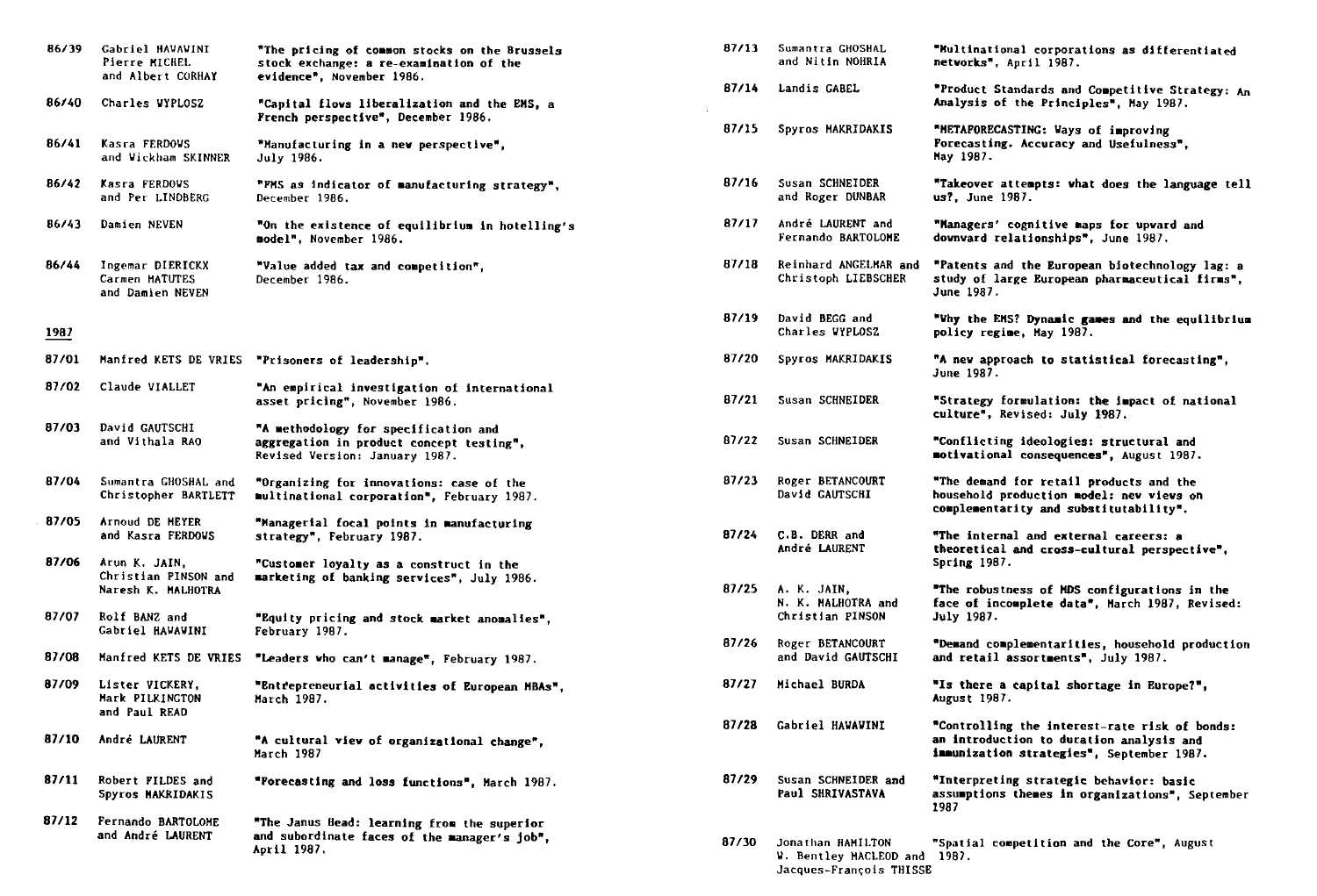| 87/31 | Martine QUINZII and<br>Jacques-François THISSE September 1987. | "On the optimality of central places",                                                                                                 | 88/01          | Michael LAWRENCE and<br>Spyros MAKRIDAKIS                 | "Pactors affecting judgemental forecasts and<br>confidence intervals", January 1988.                                         |
|-------|----------------------------------------------------------------|----------------------------------------------------------------------------------------------------------------------------------------|----------------|-----------------------------------------------------------|------------------------------------------------------------------------------------------------------------------------------|
| B7/32 | Arnoud DE MEYER                                                | "German, French and British manufacturing<br>strategies less different than one thinks",<br>September 1987.                            | 88/02          | Spyros MAKRIDAKIS                                         | "Predicting recessions and other turning<br>points", January 1988.                                                           |
| 87/33 | Yves DOZ and<br>Amy SHUEN                                      | "A process framework for analyzing cooperation<br>betveen firms", September 1987.                                                      | 88/03          | <b>James TEBOUL</b>                                       | "De-industrialize service for quality", Januar<br>1988.                                                                      |
| 87/34 | Kasra FERDOVS and<br>Arnoud DE HEYER                           | "European manufacturers: the dangers of<br>complacency. Insights from the 1987 European<br>manufacturing futures survey, October 1987. | 88/04          | Susan SCHNEIDER                                           | "National vs. corporate culture: implications<br>for human resource management", January 1988.                               |
| 87/35 | P. J. LEDERER and<br>J. F. THISSE                              | "Competitive location on netvorks under<br>discriminatory pricing", September 1987.                                                    | 88/05          | Charles WYPLOSZ                                           | "The swinging dollar: is Europe out of step?",<br>January 1988.                                                              |
| 87/36 | Manfred KETS DE VRIES                                          | "Prisoners of leadership", Revised version<br>October 1987.                                                                            | 88/06          | Reinhard ANGELMAR                                         | "Les conflits dans les canaux de distribution'<br>January 1988.                                                              |
| 87/37 | Landis GABEL                                                   | "Privatization: its motives and likely<br>consequences", October 1987.                                                                 | 88/07          | Ingemar DIERICKX<br>and Karel COOL                        | "Competitive advantage: a resource based<br>perspective", January 1988.                                                      |
| 87/38 | Susan SCHNEIDER                                                | "Strategy formulation: the impact of national<br>culture", October 1987.                                                               | 88/08<br>88/09 | Reinhard ANGELMAR<br>and Susan SCHNEIDER                  | "Issues in the study of organizational<br>cognition", February 1988.                                                         |
| 87/39 | Manfred KETS DE VRIES                                          | "The dark side of CEO succession", November<br>1987                                                                                    | 88/10          | Bernard SINCLAIR-<br><b>DESGAGNé</b><br>Bernard SINCLAIR- | "Price formation and product design through<br>bidding", February 1988.                                                      |
| 87/40 | Carmen MATUTES and<br>Pierre REGIBEAU                          | "Product compatibility and the scope of entry",<br>November 1987                                                                       | 88/11          | <b>DESGAGNé</b><br>Bernard SINCLAIR-                      | "The robustness of some standard auction game<br>forms", February 1988.<br>"When stationary strategies are equilibrium       |
| 87/41 | Gavriel HAVAVINI and<br>Claude VIALLET                         | "Seasonality, size premium and the relationship<br>between the risk and the return of Prench                                           |                | <b>DESGAGNé</b>                                           | bidding strategy: The single-crossing<br>property", February 1988.                                                           |
| 87/42 | Damien NEVEN and                                               | common stocks", November 1987<br>"Combining horizontal and vertical                                                                    | 88/12          | Spyros MAKRIDAKIS                                         | "Business firms and managers in the 21st<br>century", February 1988                                                          |
|       | Jacques-P. THISSE                                              | differentiation: the principle of max-min<br>differentiation", December 1987                                                           | 88/13          | Manfred KETS D3 VRIES                                     | "Alexithymia in organizational life: the<br>organization man revisited", February 1988.                                      |
| 87/43 | Jean GABSZEVICZ and<br>Jacques-F. THISSE                       | "Location", December 1987                                                                                                              | 88/14          | Alain NOEL                                                | "The interpretation of strategies: a study of<br>the impact of CEOs on the corporation",<br>March 1988.                      |
| 87/44 | Jonathan HAMILTON,<br>Jacques-F. THISSE<br>and Anita VESKAMP   | "Spatial discrimination: Bertrand vs. Cournot<br>in a model of location choice", December 1987                                         | 88/15          | Anil DEOLALIKAR and<br>Lars-Hendrik ROLLER                | "The production of and returns from industria<br>innovation: an econometric analysis for a                                   |
| 87/45 | Karel COOL,<br>David JEMISON and<br>Ingemar DIERICKX           | "Business strategy, market structure and risk-<br>return relationships: a causal interpretation",<br>December 1987.                    | 88/16          | Gabriel HAWAWINI                                          | developing constry", December 1987.<br>"Market efficiency and equity pricing:<br>international evidence and implications for |
| 87/46 | Ingemar DIERICKX<br>and Karel COOL                             | "Asset stock accumulation and sustainability<br>of competitive advantage", December 1987.                                              | 88/17          | Michael BURDA                                             | global investing", March 1988.<br>"Monopolistic competition, costs of adjustmen<br>and the behavior of European employment", |